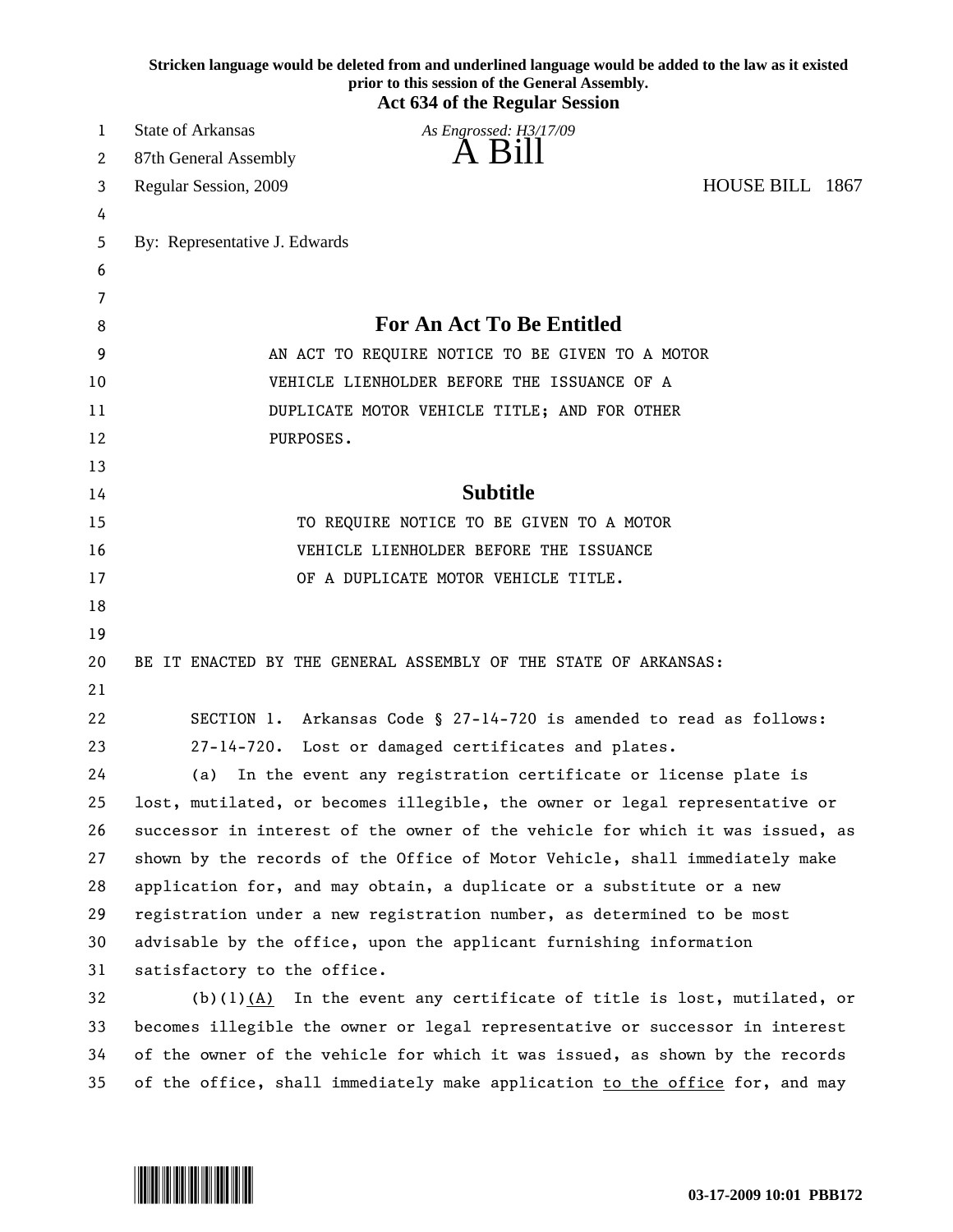| $\mathbf{1}$   | obtain a duplicate, upon the applicant furnishing information satisfactory to |
|----------------|-------------------------------------------------------------------------------|
| $\overline{c}$ | the office if the conditions of this subdivision (b)(1) are satisfied.        |
| 3              | The following information shall be included in the<br>(B)                     |
| 4              | application:                                                                  |
| 5              | The year, make, model, vehicle identification<br>(i)                          |
| 6              | number, and body style of the vehicle;                                        |
| $\overline{7}$ | (ii)(a) The name of a lienholder; and                                         |
| 8              | A release if the applicant claims that the<br>(b)                             |
| 9              | lien has been released; and                                                   |
| 10             | Other information required by the office.<br>(iv)                             |
| 11             | The fee for a duplicate title shall accompany the<br>(C)                      |
| 12             | application.                                                                  |
| 13             | The office may issue a duplicate title without notice<br>(D)                  |
| 14             | if the records of the office do not show that a lien exists against the       |
| 15             | vehicle.                                                                      |
| 16             | $(E)(i)(a)$ The office shall mail notice to a lienholder                      |
| 17             | shown in the records of the office at the address shown in the records for    |
| 18             | the lienholder.                                                               |
| 19             | (b) The notice shall state that the lienholder                                |
| 20             | must respond to the office within ten (10) business days from the date of the |
| 21             | notice if the lien has not been released or the duplicate title will be       |
| 22             | issued without recording the lien.                                            |
| 23             | (ii)(a) At the earlier of the time the lienholder                             |
| 24             | responds indicating that the lien has been released or the expiration of the  |
| 25             | time for response by the lienholder, the office may issue a duplicate title   |
| 26             | without recording the name of the lienholder.                                 |
| 27             | (b) If the lienholder responds within the time                                |
| 28             | for response indicating that the lien has not been released, the office may   |
| 29             | issue a duplicate that places the name of the lienholder on the duplicate     |
| 30             | title.                                                                        |
| 31             | (iii) The notice required under this subdivision                              |
| 32             | $(b)(1)(E)$ shall not apply to a motor vehicle dealer approved by the         |
| 33             | Department of Finance and Administration.                                     |
| 34             | Upon issuance of any duplicate certificate of title, the<br>(2)               |
| 35             | previous certificate last issued shall be void.                               |
|                |                                                                               |